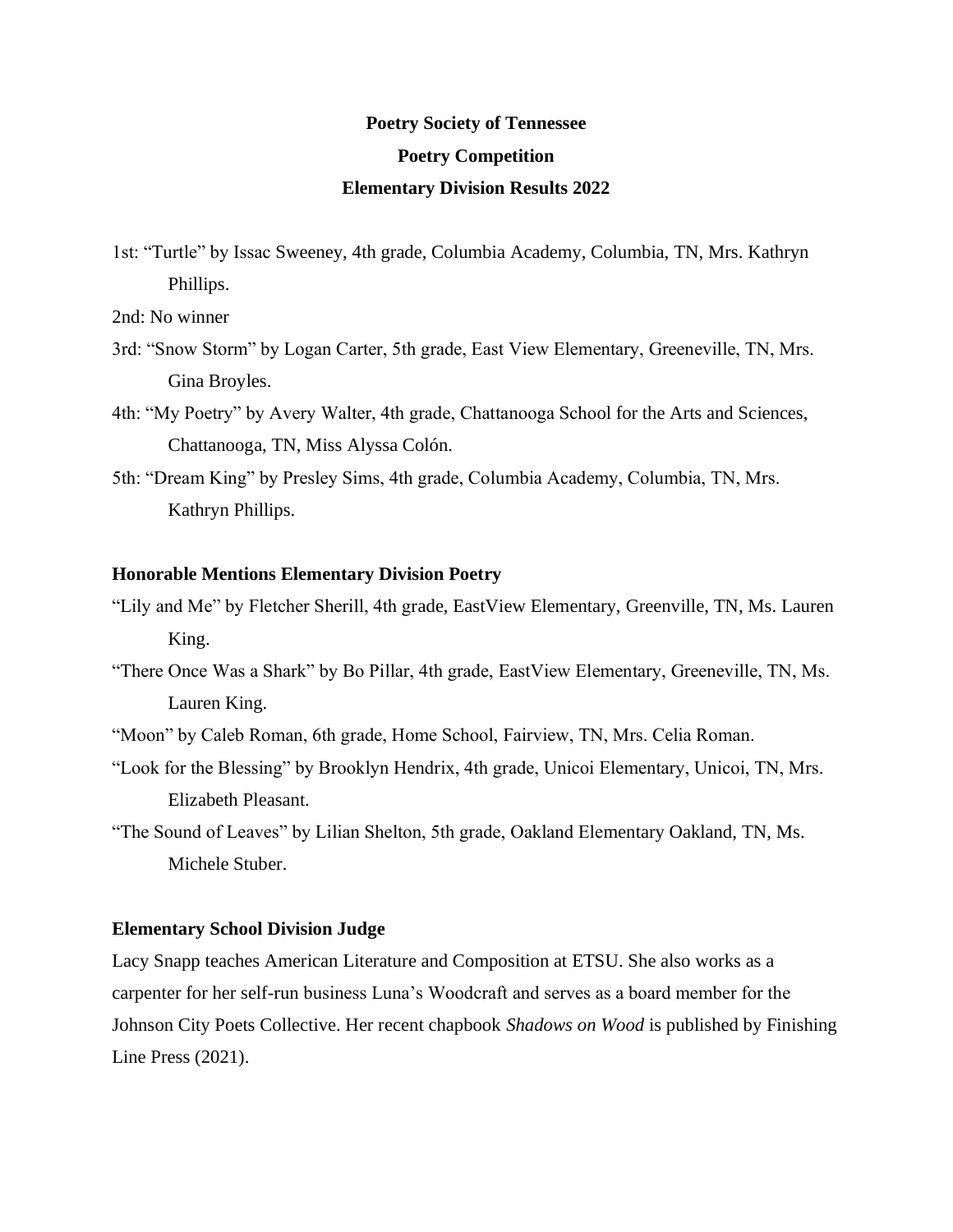# **Poetry Society of Tennessee Poetry Competition Middle School Results 2022**

- 1st: "Upon your marigold arrival enters the cinnamon laced leaves" by Alexis Weatherly, 6th grade, Colonial Middle, Memphis, TN, Mrs. Amber Smith
- 2nd: "I put into society by being black" by Arkayla Walker, 8th grade, Colonial Middle, Memphis, TN, Mrs. Amber Smith
- 3rd: "Peace, I want to write you amongst all beautiful things" by Adriena Jones, 7th grade, Colonial Middle, Mrs. Amber Smith.
- 4th: "The Hues of Time" by Sutton Chin, 8th grade, Rockvale Middle, Rockvale, TN, Mr. Jason Manley.
- 5th: "We are all Queens" by Malaysia Sibert, 8th grade, Rockvale Middle, Rockvale, TN, Mr. Jason Manley.

### **Honorable Mention Middle School Poetry**

- "Thanksgiving" by Advay Adapa, 7th grade, White Station Middle, Memphis, TN, Mrs. Karla Varriano.
- "Rain to Puddles" by Jasmine Tolbert, 7th grade, White Station Middle, Memphis, TN, Mrs. Karla Varriano.
- "Blurry Sight" by Vanessa Sanchez Raguex, 8th grade, Colonial Middle, Memphis, TN, Mrs. Amber Smith.
- "El Príncipe de la Canción" by Marijose Garcia, 7th grade, Colonial Middle, Memphis, TN, Mrs. Amber Smith.
- "A Silent Killer" by Rashad Dockery, 7th grade, White Station Middle, Memphis, TN, Mrs. Karla Varriona.
- "Soul Food" by Kailah Crawford, 8th grade, Rockvale Middle, Rockvale, TN, Mr. Jason Manley.
- "Cookie Jar" by Ari Thompson, 7th grade, White Station Middle, Memphis, TN, Mrs. Karla Varriano.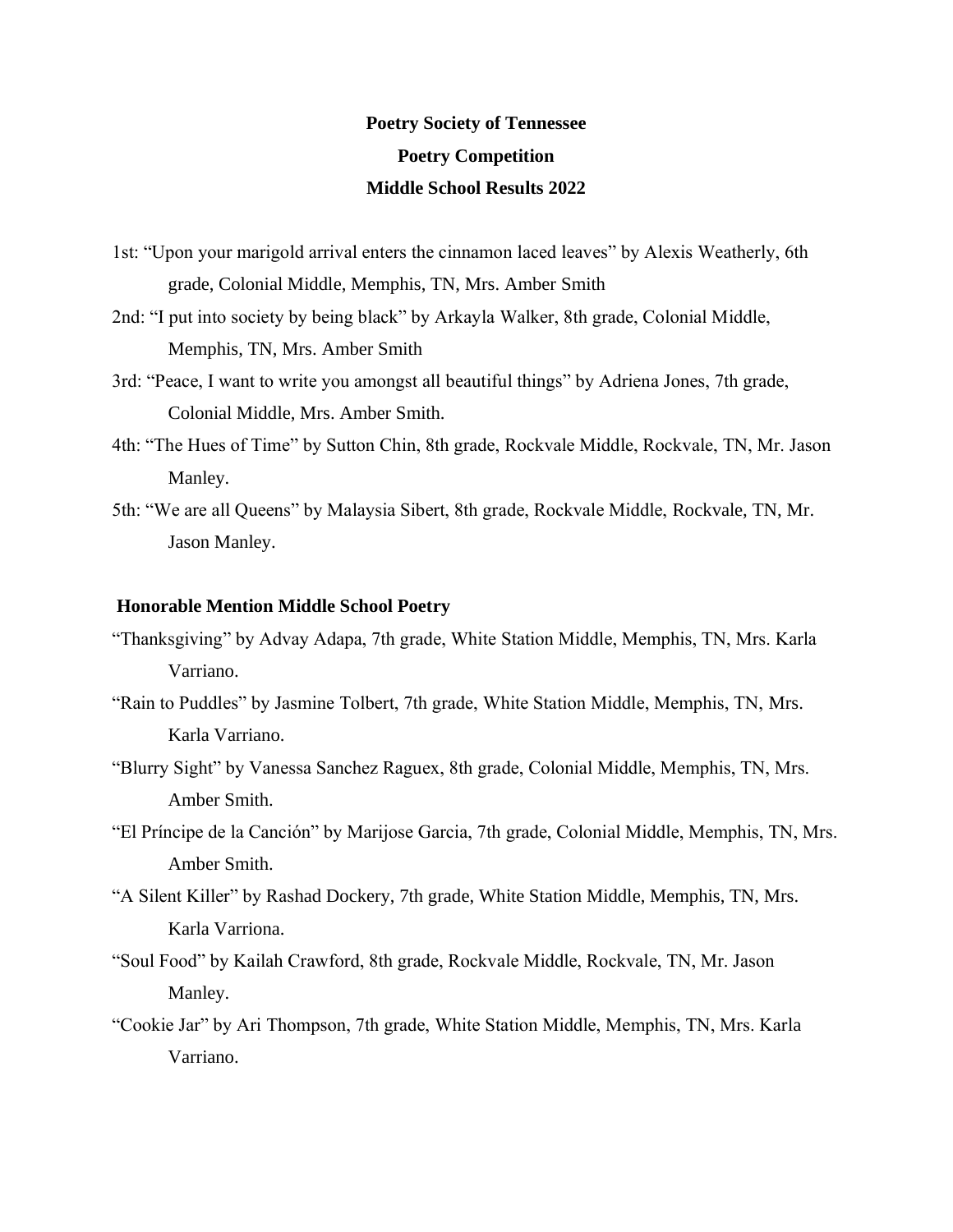### **Middle School Division Judge**

Jane Hicks—teacher, writer, quilter—has published two collections of poetry: *Driving with the Dead* (University Press of Kentucky, 2014) and *Blood and Bone Remember* (Jesse Stuart Foundation, 2005). A decade apart, both books received the James Still Award for Poetry from the Appalachian Writers Association, one of the highest honors for writing in the region. Jane's most recent work has appeared in *The Asheville Review* as well as *Appalachian Places*.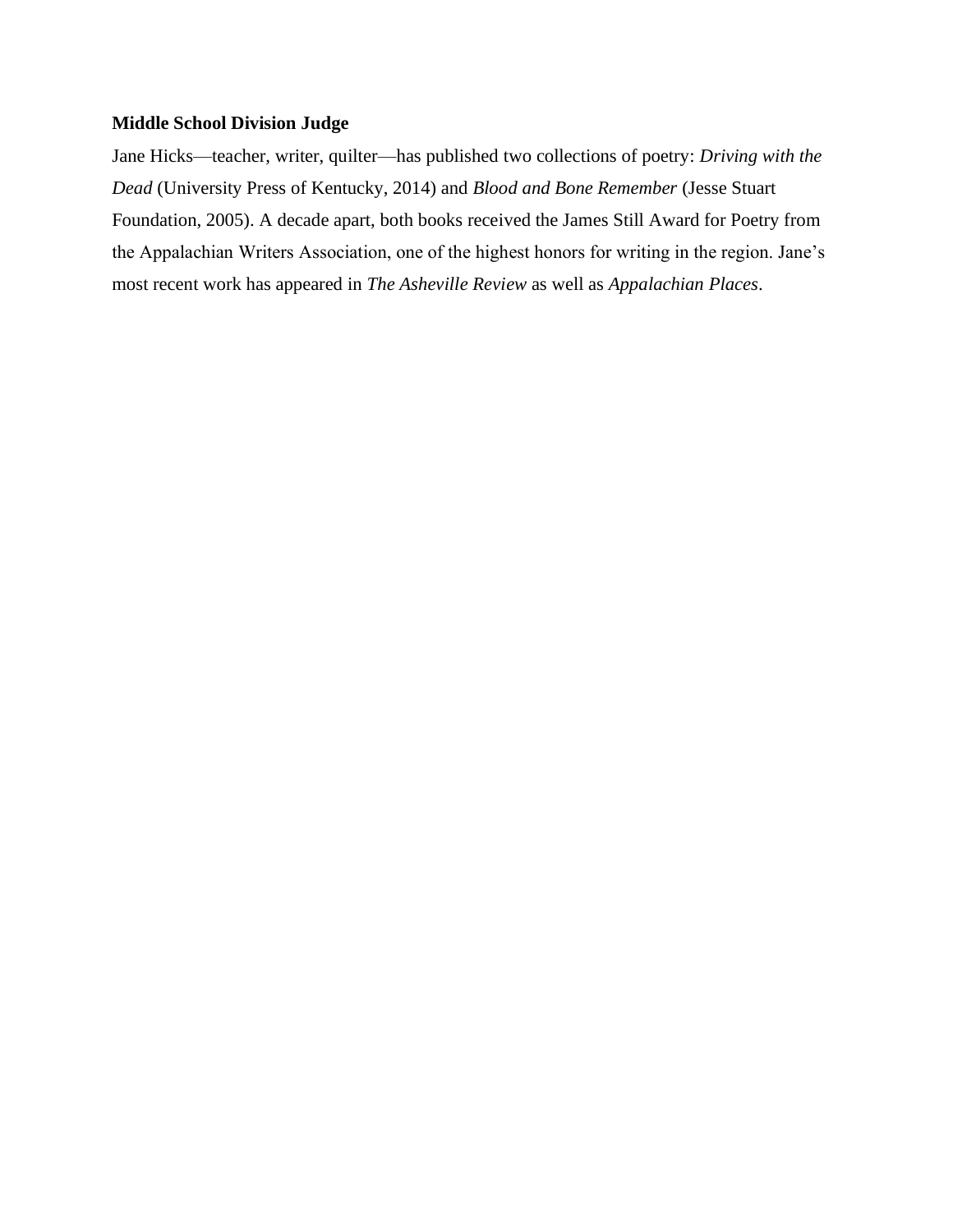# **Poetry Society of Tennessee Poetry Competition High School Results 2022**

- 1st: "Grayscale on the L Train Home" by Jerry Xiao, 10th grade ,Memphis University School, Memphis, TN, Mr. Nat Akin.
- 2nd: "Playing God" by Lily Bowen, 9th grade, Harpeth Hall, Nashville, TN, Mrs. Jessie Yancey.
- 3rd: "Come Fear" by Cade Little, 12th grade, West Ridge High, Blountville, TN, Mr. Seth Grindstaff.
- 4th: "We are All Earth" by Journey Brison, 12th grade, White Station High, Memphis, TN, Ms. Ellen Dunn.
- 5th: "I think we ought to forgive the stars" by Mia Guiliano, 11th grade, Ravenwood High, Brentwood, TN, Ms. Ashley Yearsley.

### **Honorable Mentions High School Poetry**

"Cold" by Abigail Askea, 12th grade, West Ridge High, Blountville, TN, Mr. Seth Grindstaff.

- "A Few Things Found at the Back of the Throat" by Stephanie Bishop, 12th grade, West Ridge High, Blountville, TN, Mr. Seth Grindstaff.
- "Here, Political Engine" by Alyssa J. Lindsey, 10th grade, West Ridge High, Blountville, TN, Mr. Seth Grindstaff.
- "A Handmade Lesson" by Tanner Kramer, 12th grade, West Ridge High, Blountville, TN, Mr. Seth Grindstaff.
- "Things Found in Grandpa's Coat Pocket" by William Akard, 11th grade, West Ridge High, Blountville, TN, Mr. Seth Grindstaff.
- "The Monarch" by Allison Bennett, 12th grade, West Ridge High, Blountville, TN, Mr. Seth Grindstaff.

"Your Pen" by Jonah Barton, Valor College Prep., Nashville, TN, Ms. Madison Leathers.

### **High School Division Judge**

Jane Hicks—teacher, writer, quilter—has published two collections of poetry: *Driving with the Dead* (University Press of Kentucky, 2014) and *Blood and Bone Remember* (Jesse Stuart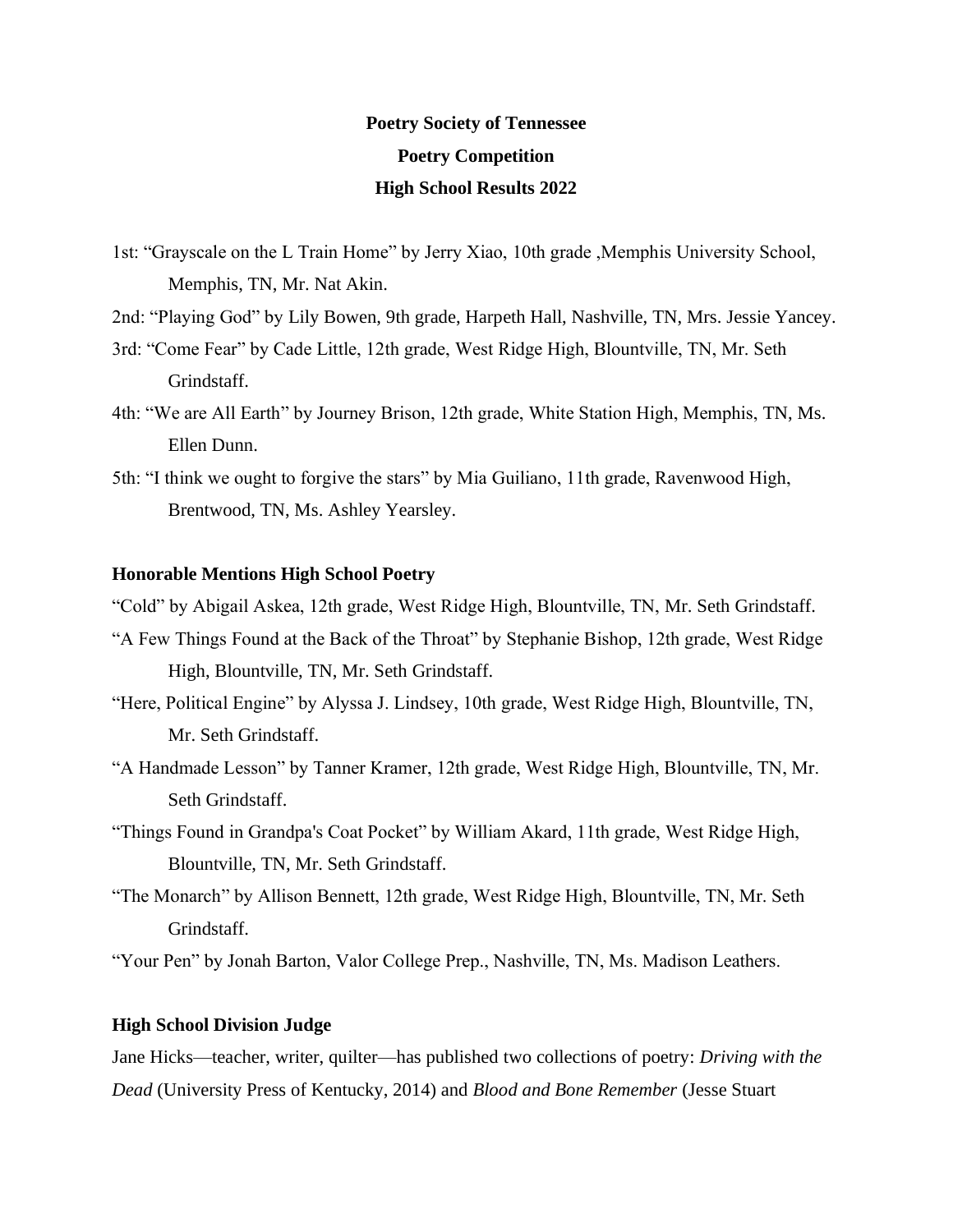Foundation, 2005). A decade apart, both books received the James Still Award for Poetry from the Appalachian Writers Association, one of the highest honors for writing in the region. Jane's most recent work has appeared in *The Asheville Review* as well as *Appalachian Places*.